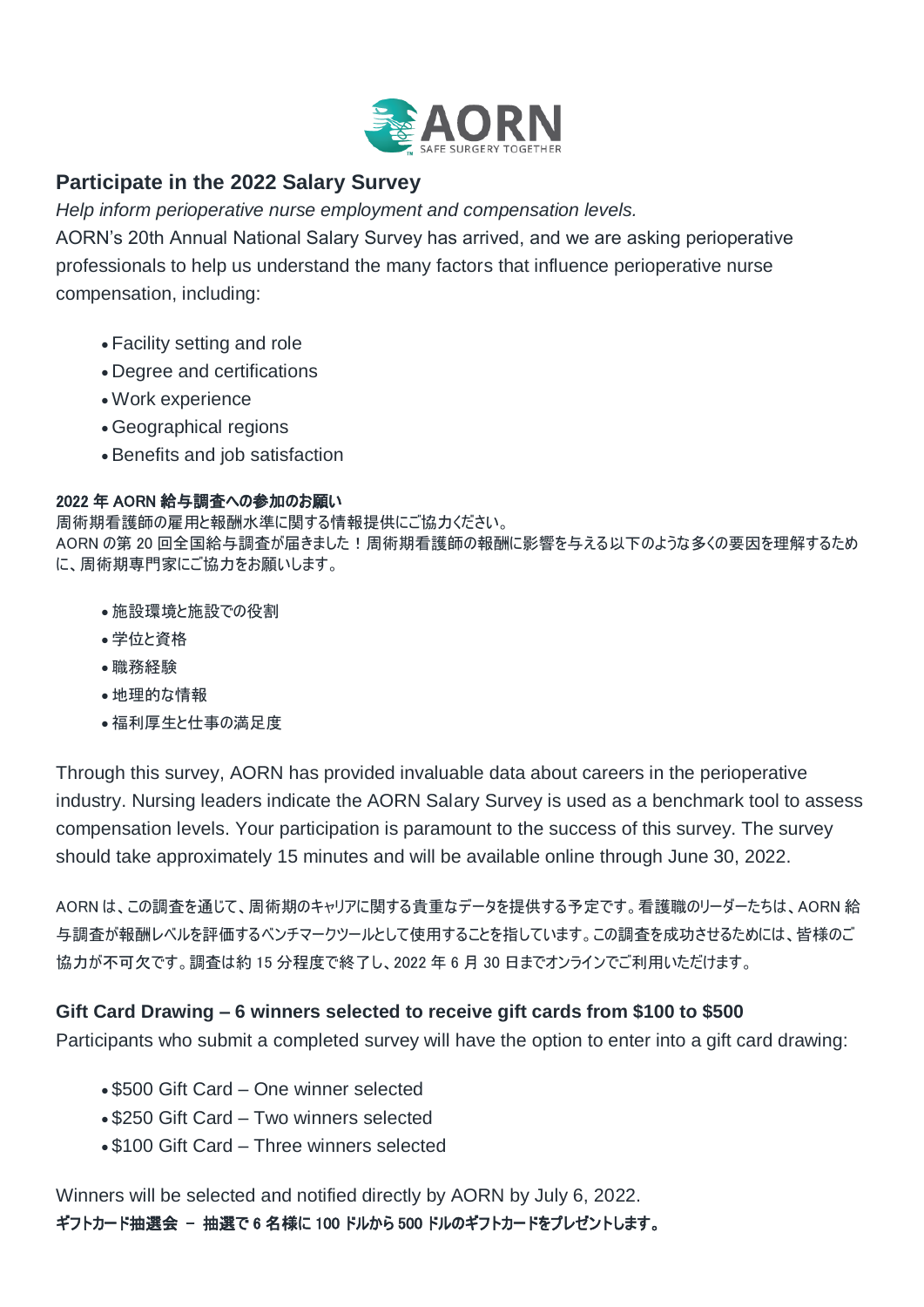アンケートにお答えいただいた方は、ギフトカードの抽選に参加することができます。

- ●500 ドル ギフトカード 抽選で1名様
- 250 ドル ギフトカード 抽選で 2 名様
- ●100 ドル ギフトカード 抽選で 3 名様

当選者は、2022 年 7 月 6 日までに AORN から直接通知されます。

All survey responses are confidential and will be reported only in the aggregate. You may withdraw from the survey at any time. Look for the complete 2022 Salary Survey results as well as an updated compensation calculator in the December 2022 *AORN Journal*. アンケートの回答はすべて機密情報であり、集計のみ報告されます。この調査は、いつでも中止することができます。2022 年 AORN 給与調査結果の全容と最新の報酬計算機は、2022 年 12 月の AORN ジャーナルをご覧ください。

## **START SURVEY**

外来 リーダーシップコース 登録開始! »6 月 30 [日までに登録すると割引](https://go.aorn.org/dc/KcPYFWxJMbasAdbPxqbyUnvnPJxamyNHpXKX7IJDtABV9OWYTGjlkZANj-nmK14TX1jHMb1Wb2Jv96cSN2bi4_zkC83fGPgI4LQzMigjhvVsvWVaXTAfU4gPHyThoRXbHC0qgRUlmHg3TaMeChwBY3aiMqtVsbE0D9rN25-PS8pQhLRWISJSL_84VAPKTBss/NTQ1LUtDUC0xNjMAAAGFCP-rUXW_dLPftFkAptmJn1tuOVKBPdIEspgAsPOwrqlt1bjAKC_UzN4nyWCIG9ufP7eSh6Q=)

 $\bullet$ 

### **Dear Perioperative Professional,**

Introducing AORN's new ASC Academy: Leadership Development – specifically designed to help ambulatory administrators. This course will:

- Review and hone the leadership and management skills required to run a successful outpatient surgery center.
- Improve your ability to navigate complexities of ASC patient care, regulatory, accreditation, financial, and operational challenges.
- Provide you performance improvement models and tools across your areas of responsibility.
- Get best practice questions answered by outpatient periop experts.

#### 周術期専門家 各位

AORN の新しい ASC アカデミーをご紹介させていただきます。リーダーシップ開発 - 特に外来外科管理者のために設計されてい ます。このコースでは、以下のことを行います。

ASC(外来外科センター)を成功させるために必要なリーダーシップとマネジメントスキルを学び、スキルを磨きます。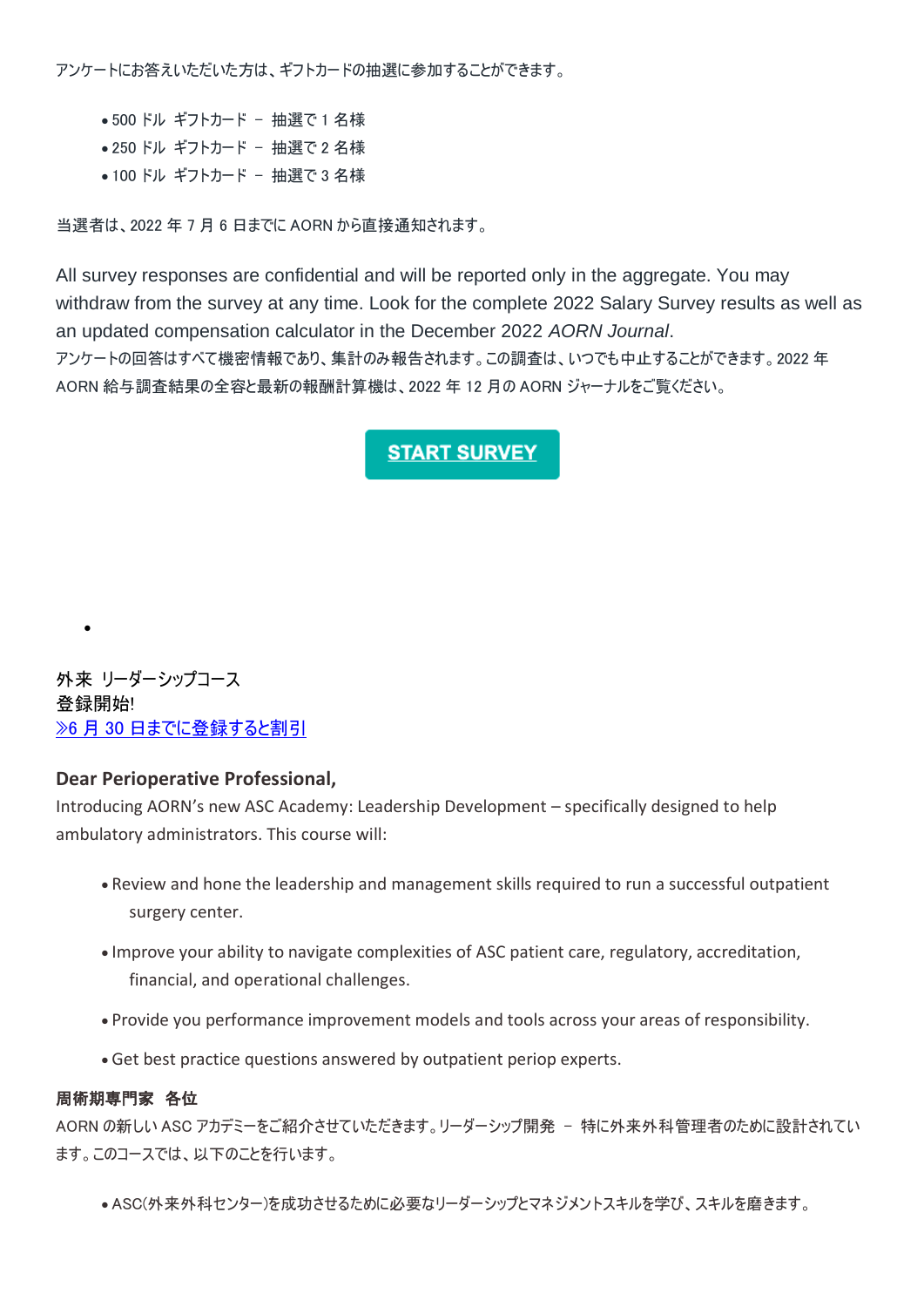- ASC(外来外科センター)の患者ケア、規制、認定、財政、および運用上の課題の複雑さをナビゲートする能力を向上さ せます。
- ご自身の責任分野でのパフォーマンス向上モデルとツールを提供
- 外来手術の専門家がベストプラクティスについての質問に回答

**Earn 22.7 CH** while you learn from 11 online modules, five on-demand webinars, and a virtual-live panel discussion with Q&A. This program is approved for up to **18.5 hours of AEUs** and **up to 5.0 hours of IPCHs** by BASC Provider #0102.

11 のオンライン・モジュール、5 つのオンデマンド・ウェビナー、および Q&A を含む仮想ライブ・パネル・ディスカッションなどを通じて学 習しながら、22.7CH を獲得することができます。このプログラムは、BASC プロバイダ#0102 によって、AEU(管理教育単位)の 18.5 時間のクレジットと IPCH(感染予防コンタクトアワー)の 5.0 時間の取得が承認されています。

# **Claim your 10% discount by June 30th**

Use code **B8611PPMH** at checkout. To register and view course details, use the button below 6 月 30 日までに登録いただくことで、10%割引を申請してください。 チェックアウトの際、キャンペーンコード「B8611PPMH」を使用してください。 登録とコースの詳細については、以下のボタンを使用してください。

**Register Now** 







Copyright © 2022 Association of periOperative Registered Nurses (AORN), All rights reserved

2170 S. Parker Road, Suite 400

Denver, CO, 80231-5711

[Join/Renew](https://go.aorn.org/dc/Zw5_MNU-wRVG3V1QnZ5FOqPi9Q_UR8qEh59Or4qCO9h7W2LVbTf1hJtvmaHOyUrrzDbK9OuzlVB2J2vTUdbkPH4RFUCxGI9jhvjFhVnbSx0eyKDCa374vjSLI9v97smBub4I2vJEHVeoTIBOkjPvmD2fYN2P06xtXnU6jQiYrL4=/NTQ1LUtDUC0xNjMAAAGBO0D_l6w85J7vUeEhPlTw-B6CLMTmIvmk5RJKsj2JGZmcA6hnbI7eWgF9hRhiz7BZ6D55iJU=) | [Manage Email Preferences](https://go.aorn.org/dc/IqJXjSh4I1je8QNAU1duChbV3A03opc3Cu_DrY2-COv_ePp5G2b0idstpXzVBvz6ssap3I_YgN_NIHml4T5G9sucr84byTH9Hfxqj1C0Pep4gPZOo6qizBsjl-jrKAsRP_w_Je78HVCrdVREIvHqpuoaGQ0KdkX4ELNGq4ayqY22zBBQZyFYbmd5jENVzlAH1pGldNzSjklDvj4YYmufeA==/NTQ1LUtDUC0xNjMAAAGBO0D_l6w85J7vUeEhPlTw-B6CLMTmIvmk5RJKsj2JGZmcA6hnbI7eWgF9hRhiz7BZ6D55iJU=) | [AORN.org](https://go.aorn.org/dc/KcPYFWxJMbasAdbPxqbyUiIqYhx1Y0l8XF42fphJhvI-qCBZ64ttg6bg-L2MGyDxxhKtnXITylGW1hNZIrDT6aWg6tOZiB_Bu8RsBP6LDYMu-EOGmLREQkC6VZ1VAi5Itg3uo5pcoAaeD-Uy4SvbCKFo4Kax-J1RIJixr6ggdmM=/NTQ1LUtDUC0xNjMAAAGBO0D_l6w85J7vUeEhPlTw-B6CLMTmIvmk5RJKsj2JGZmcA6hnbI7eWgF9hRhiz7BZ6D55iJU=)

**Download the AORN Mobile App**